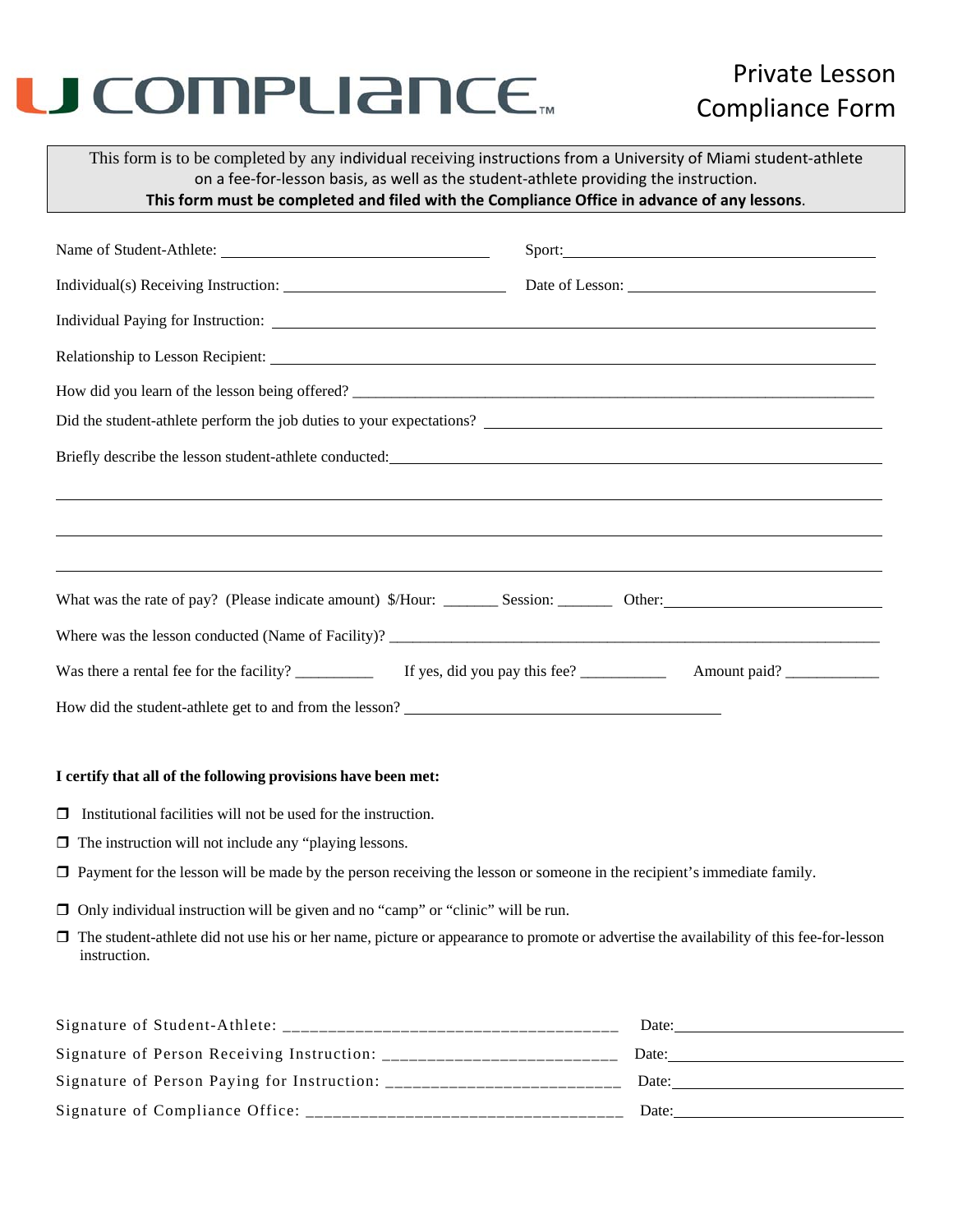# U COMPLIANCE.

#### **General Bylaws**

**12.4.1 Criteria Governing Compensation to Student-Athletes.** Compensation may be paid to a student-athlete: (*Revised: 11/22/04)*

(a) Only for work actually performed; and

(b) At a rate commensurate with the going rate in that locality for similar services.

**12.4.1.1 Athletics Reputation.** Such compensation may not include any remuneration for value or utility that the student-athlete may have for the employer because of the publicity, reputation, fame or personal following that he or she has obtained because of athletics ability.

**15.2.7 Employment.** Earnings from a student-athlete's on- or off-campus employment that occurs at any time is exempt and is not counted in determining a student-athlete's cost of attendance or in the institution's financial aid limitations, provided: *(Revised: 10/31/02 effective 8/1/03, 4/29/04 effective 8/1/04)*

(a) The student-athlete's compensation does not include any remuneration for value or utility that the studentathlete may have for the employer because of the publicity, reputation, fame or personal following that he or she has obtained because of athletics ability;

(b) The student-athlete is compensated only for work actually performed; and

(c) The student-athlete is compensated at a rate commensurate with the going rate in that locality for similar services (see Bylaw 12.4).

**12.4.2.1 Fee-for-Lesson Instruction.** A student-athlete may receive compensation for teaching or coaching sport skills or techniques in his or her sport on a fee-for-lesson basis, provided: (*Revised: 1/9/96 effective 8/1/96, 4/25/02 effective 8/1/02)* 

(a) Institutional facilities are not used; (Adopted: 4/25/02 effective 8/1/02)

(b) Playing lessons shall not be permitted; (Adopted: 4/25/02 effective 8/1/02)

(c) The institution obtains and keeps on file documentation of the recipient of the lesson(s) and the fee for the lesson(s) provided during any time of the year; and (Adopted: 4/25/02 effective 8/1/02)

(d) The compensation is paid by the lesson recipient (or the recipient's family) and not another individual or entity. (Adopted: 4/25/02 effective 8/1/02)

(e) Instruction to each individual is comparable to the instruction that would be provided during a private lesson when the instruction involves more than one individual at a time. (Adopted: 4/2/03 effective 8/1/03)

(f) The student-athlete does not use his or her name, picture or appearance to promote or advertise the availability of fee-for-lesson sessions. (Adopted: 4/2/03 effective 8/1/03)